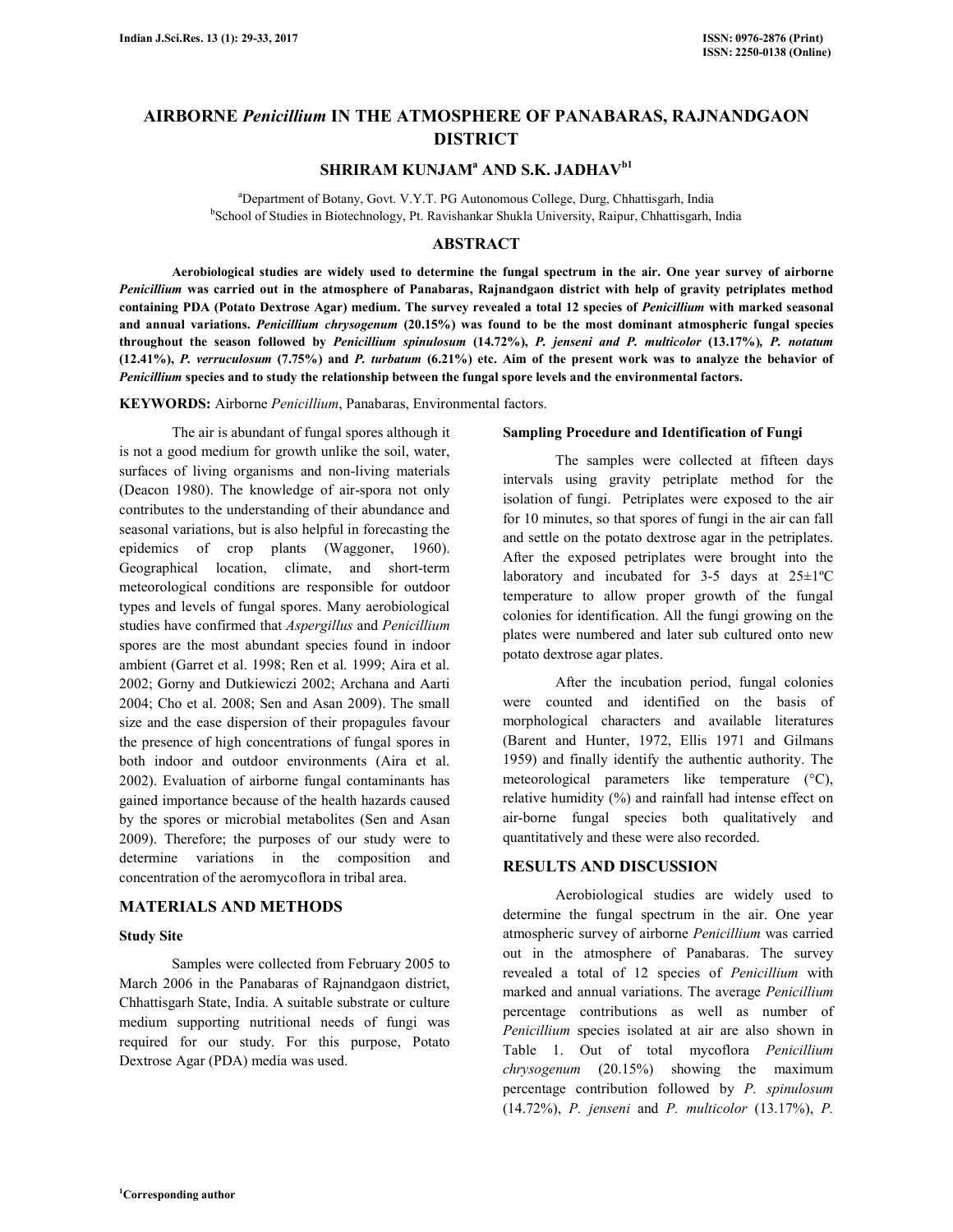*notatum* (12.41%) and *P. verruculosum* (7.75%), *P. turbatum* (6.21%) and *Penicillium* species (3.87%) was the minimum percentage contribution in the total aeromycolfora.

| S.<br>N.       | Name of fungi              | <b>Summer</b><br>season  |                          |     |                          | <b>Rainy season</b>      |                          |                          |                              |     | Winter<br>season         |                                |                          |                          |                          | Total no.      | Percentage            |                      |
|----------------|----------------------------|--------------------------|--------------------------|-----|--------------------------|--------------------------|--------------------------|--------------------------|------------------------------|-----|--------------------------|--------------------------------|--------------------------|--------------------------|--------------------------|----------------|-----------------------|----------------------|
|                |                            | Mar                      | Apr                      | May | Jum                      | Total                    | $\overline{a}$           | Aug                      | $\mathbf{Sep}$               | Oct | Total                    | $\overset{\sim}{\mathbf{Now}}$ | Dec                      | $\bar{J}_{\rm{an}}$      | Feb                      | Total          | of fungal<br>colonies | <b>Contributions</b> |
| 1              | Penicillium<br>chrysogenum | $\overline{2}$           | $\overline{4}$           |     | L,                       | 6                        | $\overline{2}$           | $\mathbf{3}$             |                              |     | 5                        | 4                              |                          | 5                        | 6                        | 15             | 26                    | 20.15                |
| $\overline{2}$ | P. funiculosum             | $\sim$                   | $\overline{\phantom{a}}$ |     | $\blacksquare$           |                          | $\overline{\phantom{0}}$ | $\blacksquare$           | $\overline{a}$               |     | -                        |                                | $\overline{3}$           |                          | $\overline{\phantom{0}}$ | 3              | 3                     | 2.32                 |
| 3              | P. godlewskii              | $\overline{\phantom{a}}$ | $\blacksquare$           | 2   | $\overline{\phantom{a}}$ | $\overline{2}$           | $\blacksquare$           | $\overline{\phantom{a}}$ | $\qquad \qquad \blacksquare$ |     | $\overline{\phantom{0}}$ | $\overline{c}$                 |                          | $\overline{\phantom{0}}$ | $\qquad \qquad -$        | $\overline{2}$ | 4                     | 3.11                 |
| 4              | P. jenseni                 | 3                        | $\blacksquare$           |     | 1                        | $\overline{4}$           | $\overline{\phantom{0}}$ | $\blacksquare$           | 5                            |     | 5                        |                                | $\overline{\phantom{0}}$ |                          | 8                        | 8              | 17                    | 13.17                |
| 5              | P. multicolor              | $\blacksquare$           |                          |     | 3                        | $\overline{4}$           | 2                        | $\blacksquare$           | $\overline{a}$               | 4   | 6                        |                                | 4                        |                          | 3                        | 7              | 17                    | 13.17                |
| 6              | P. lilacinum               | $\blacksquare$           | $\overline{\phantom{a}}$ |     | $\blacksquare$           | $\overline{\phantom{a}}$ | $\blacksquare$           |                          | $\qquad \qquad \blacksquare$ | -   |                          |                                |                          |                          | $\overline{\phantom{a}}$ |                |                       | 0.77                 |
| 7              | P. notatum                 | $\overline{2}$           | $\overline{\phantom{a}}$ | 3   | $\overline{\phantom{a}}$ | 5                        | 3                        | $\overline{\phantom{a}}$ | $\overline{2}$               |     | 5                        |                                |                          |                          | 6                        | 6              | 16                    | 12.41                |
| 8              | P. piceum                  | $\overline{\phantom{a}}$ | $\blacksquare$           |     | $\overline{\phantom{a}}$ |                          | $\overline{\phantom{0}}$ | $\blacksquare$           | $\overline{a}$               | 2   | 2                        |                                | $\overline{\phantom{0}}$ |                          | $\overline{\phantom{a}}$ |                | 3                     | 2.32                 |
| 9              | P. spinulosum              | $\overline{2}$           | 4                        |     | $\blacksquare$           | 6                        | $\blacksquare$           | 10                       | ۰                            |     | 10                       |                                | $\overline{2}$           |                          | $\blacksquare$           | 3              | 19                    | 14.72                |
| 10             | P. turbatum                | $\blacksquare$           | $\overline{\phantom{a}}$ |     | $\blacksquare$           |                          | $\overline{\phantom{a}}$ | 6                        | -                            |     | 6                        | $\overline{c}$                 |                          | $\qquad \qquad =$        | $\blacksquare$           | $\overline{2}$ | 8                     | 6.21                 |
| 11             | P. verruculosum            | $\overline{\phantom{a}}$ | $\blacksquare$           |     | $\blacksquare$           | $\overline{\phantom{0}}$ | $\overline{\phantom{0}}$ | $\overline{\phantom{a}}$ | $\overline{\phantom{0}}$     |     | ٠                        | $\overline{\phantom{0}}$       | $\overline{3}$           | 7                        | $\blacksquare$           | 10             | 10                    | 7.75                 |
| 12             | Penicillium sp.            | $\overline{\phantom{a}}$ | $\blacksquare$           |     | $\qquad \qquad -$        |                          | $\overline{\phantom{0}}$ | ٠                        | ٠                            |     | Ξ.                       |                                |                          |                          | 4                        | 5              | 5                     | 3.87                 |

**Table 1: Showing the distribution of** *Penicillium* **species in the atmosphere of Panabaras at Rajnandgaon district.** 

 During the summer season, *Penicillium chrysogenum* (22.23%) were the most dominant species followed by *P. spinulosum* (22.22%), *P. notatum*

(18.51%), *P. jenseni* & *P. multicolor* (14.81%) and *P. godlewskii* (07.4%) was the least dominant fungal species in the total airspora (Figure-01).



**Figure 1: Showing percentage contribution of** *Penicillium* **species in the summer season.**

 In the rainy season, *Penicillium spinulosum* (25%) showing the maximum percentage contribution followed by *P. multicolor* & *P. turbatum* (15%) and *P. chrysogenum, P. jenseni* & *P. notatum* (12.5%) while *P.* 

*piceum* (05%) and *P. lilacinum* (2.5%) revealed the minimum percentage contribution in the mycoflora (Figure-02).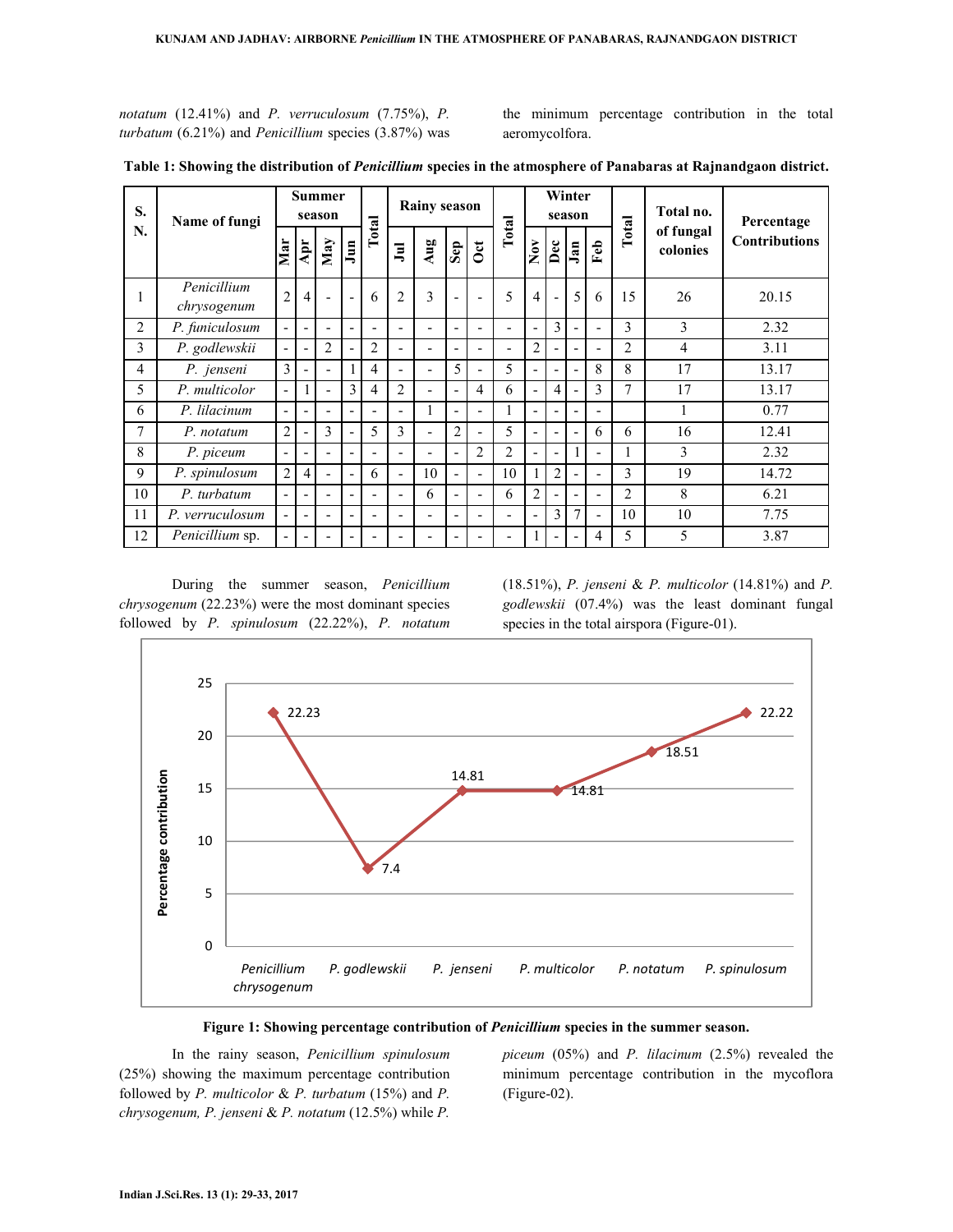

**Figure 2: Showing percentage contribution of** *Penicillium* **species in the rainy season**

*Penicillium chrysogenum* (24.14%) were the most abundant fungal species during the winter season followed by *P. verruculosum* (16.12%), *P. jenseni* (12.9%), *P. multicolor* (11.29%), *and P. notatum*

(9.67%) was the moderate and *P. spinulosum*, *P. spinulosum* (4.83%) and *P. godlewskii* showing the least abundant to the total aeromycoflora (Figure-03).



**Figure 3: Showing percentage contribution of** *Penicillium* **species in the winter season** 

 Fungal spores are varying from season to season, month to month and hours. The maximum Penicillium species reported in the season of winter (62 species) followed by rainy (40 species) and summer season (27 species) (Figure-04).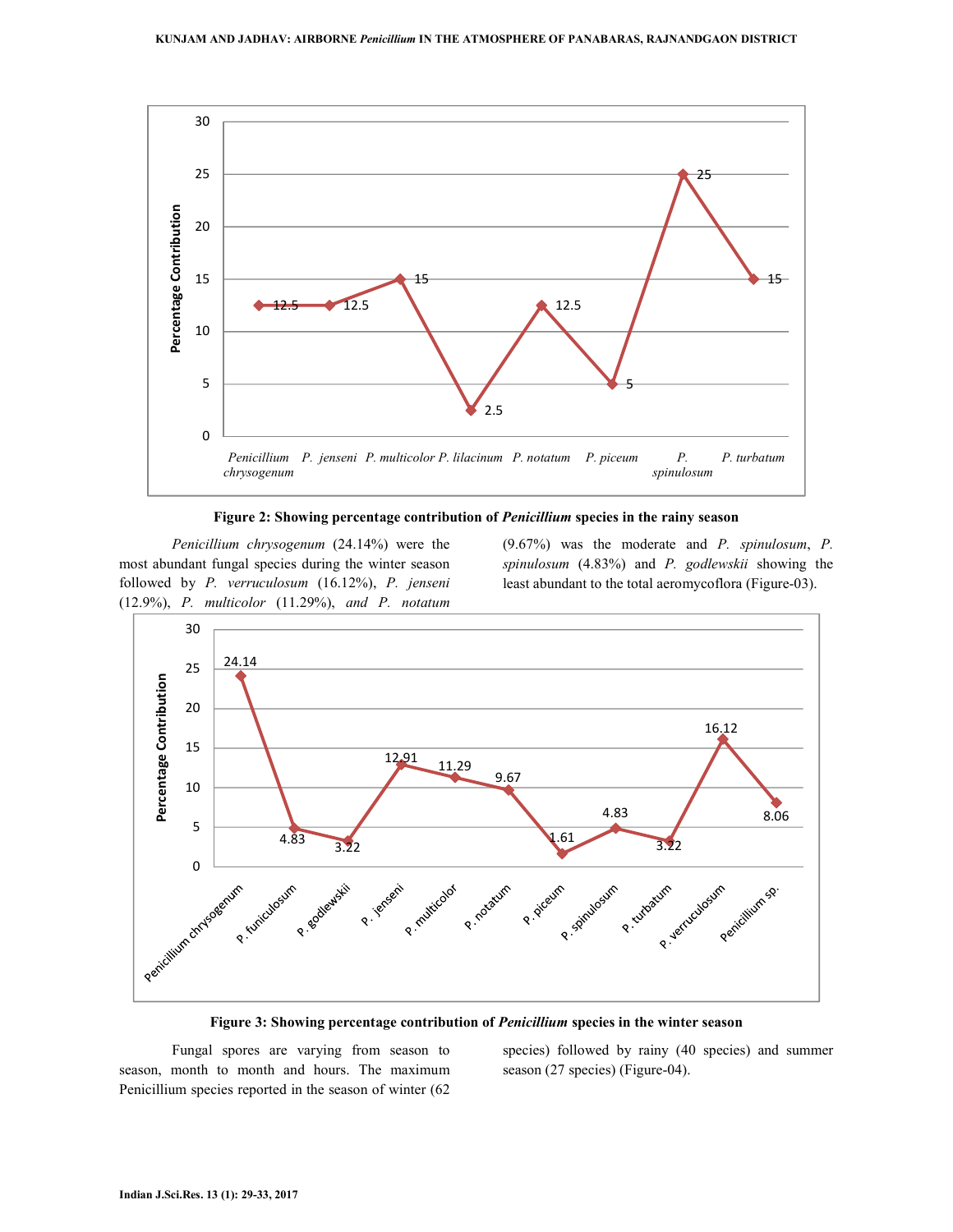

**Figure 4: Showing distribution of colonies of** *Penicillium* **species in relation to meteorological parameters** 

 The air temperature and relative humidity as one of the most important meteorological factors affecting the level of concentration of many types of fungal spores in the air. These results agree with the effects reported by the other authors (Ho et al 2005, Li and Kendrick 1995, O'Gorman and Fuller, 2008). *Penicilliums* are the common soil fungi decaying dead plant materials and are produced in response to the temperature and moisture conditions (Burge and Rogers, 2000). Rosas et al (1993) reported *Penicillium* spores concentration in México City as constant between dry and rainy season. Kakde et al (2001) reported *Penicillium* fungal spores are the most dominated in a fruit market environment at Nagpur. Agnieszka Grinn-Gofron (2011) studied the *Penicillium* spores are the most abundant in the atmosphere of Szczecin, Poland. The higher contribution of the *Penicillium* in the old part of the city has also been revealed by Al-Suwaine et al. (1999) in Saudi Arabia.

 Many studies have reported *Penicillium* to be a dominant genus. Levetin and Hurewitz (1978) have reported *Penicillium* percentage varying from 5.0 to 41.7 in different homes with a mean of 21.1% in the air inside homes. *P. chrysogenum*, *P. citrinum*, and *P. oxalicum* were the dominant species in the study of Abdel Hafez et al. (1993). The maximum isolation of *Penicillium* has been earlier reported in the months with low mean temperatures (Larsen and Gravesen, 1991; Abdel Hafez et al., 1993). This can be explained by the fact that *Penicillium* requires cooler climate and high humidity (Mehrotra, 1983), which is usually available in the winter season in Nagpur. The greater concentration of *Penicillium* in indoor air than outdoor

air has been reported by many researchers (Beaumont et al., 1984; Lehtonen et al., 1993; Li and Kendrick, 1995). *Penicillium* spores are important aeroallergens. The high concentrations of *Penicillium* spores are hazardous and they are known to cause respiratory tract disorders. Some of the species of this genus are mycotoxic while some species are considered to be true or opportunistic pathogens (Rati et al., 1980).

## **CONCLUSION**

 In the present study, *Penicillium chrysogenum*  and *P. spinulosum* was the most dominant fungal species. The maximum fungal spore concentration was occurred in the winter season. Minimum temperature and relative humidity are the most important factors for the occurrence of the fungal flora in the environment.

#### **REFERENCES**

- Barnett H.L. and Hunter B.B., 1992. Illustrated genera of imperfect fungi. Minneapolis, Burgess Publication Cop.
- Ellis M.B., 1971. Diatomaceous Hyphomycetees. Kew, England Common Wealth Mycological Institute.
- Glimans J.C., 1959. A manual of soil fungi. Oxford and IBH Pub, New Delhi India.
- Deacon, J.W., 1980. Introduction to modern mycology. Oxford: Blackwell Publications.
- Garret M., Rayment P., Hooper M., Abramson M. and Hooper B., 1998. Indoor airborne fungal spores, house dampness and associations with environmental factors and respiratory health in